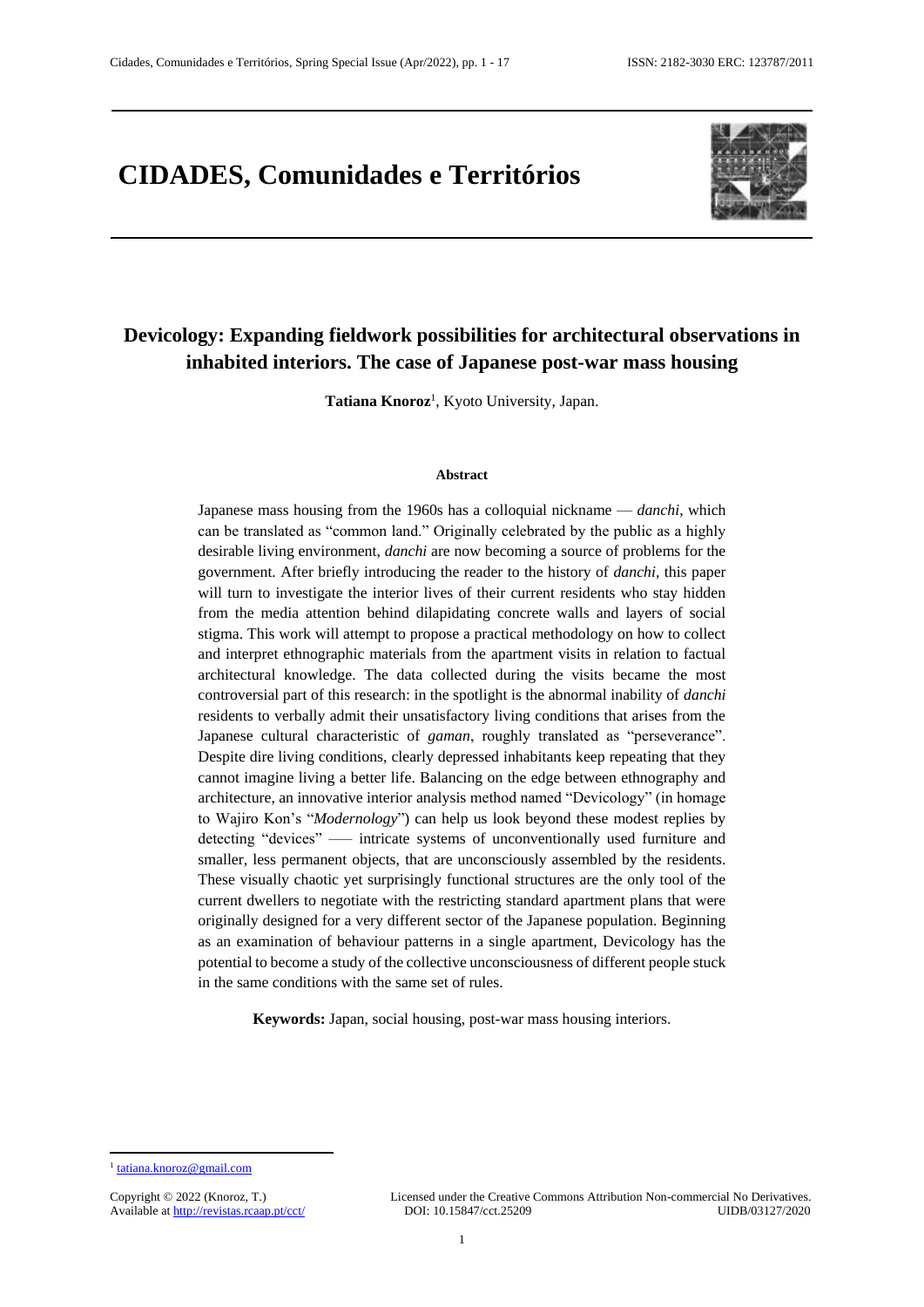#### **Introduction**

Japan is portrayed as a country where ancient temples and ladies in kimono elegantly coexist with cutting-edge technologies and cyberpunk-inspiring cityscapes. While you can easily experience that in Tokyo's central neighbourhoods, everyday life for the rest of Japan is still full of twentieth-century artefacts, that don't fit into any of the above-mentioned extremities. A suburban train ride out of any big city is bound to transport you into a vast fabric of faceless low-rise residential areas, occasionally torn apart by unmistakable silhouettes of multi-story modernist mass housing estates built between the 1950s and 1970s, with monotonous concrete slabs sometimes arranged into small satellite cities. Despite active demolitions started in the 1990s throughout Japan, there are still hundreds of New Towns and smaller-scale districts commonly nicknamed as "*danchi*", literally "common land". While there's nothing unusual about their simple concrete grey exteriors with rows of aluminium windows and narrow balconies, they differ from their Western prototypes by *tatami* mats squeezed into minimal-space interiors and more secretive residents who avoid complaining about the harsh living conditions (Knoroz, 2020).

This research first started as an attempt at documenting the history and current state of one *danchi* district in Ibaraki Prefecture and proposing a participatory regeneration project for its outdated interiors. However, after the first round of fieldwork, it turned out that the tenants' testimonies could not be relied upon for architectural solution generation: a dozen *danchi* residents affirmed that they did not want any changes to their living environment at all. As an architect, I could see problems with both the buildings' technical characteristics (no elevators, no heating or cooling systems, poor plumbing, sound and heat insulation, mould, etc.) and incompatibilities between the original interior plans and lifestyles of the new demographics of residents, but cultural codes inherent to Japanese society prevented the interviewees to verbally admit these apparent shortcomings. The research focus thus shifted to developing a new multidisciplinary methodology for a comprehensive assessment of apartment quality through direct observation without fully relying on the subjective opinions of residents.

#### **1.** *Danchi* **and their current state**

#### **1.1. The origins of** *danchi*

There are two main types of *danchi* in Japan depending on the managing organisation. The first part belongs to the semi-public Urban Renaissance Agency, is mostly well-maintained and offers small yet affordable apartments in well-developed suburban areas for monthly rent appropriate to lower-middle tier income tenants. The second part, Publicly-Operated *danchi*, is managed by local governments and is often located further away from urban infrastructure. Many of these neighbourhoods lack funding, are rapidly dilapidating, and obtained a public image of "problematic" neighbourhoods because they act as the only social housing option in the country for financially disadvantaged families since the 1960s. Originally all *danchi* were designed as a transitional step in a "housing ladder" that was meant to produce and secure an affluent middle class in the Japanese population: by moving from the extended family traditional house into a small yet functional and modernised apartment young families could save up money, and finally purchase their own detached house (Nishiyama, 1989; Shinozawa and Yoshinaga, 2017). *Danchi* were conceived as the main engine of converting most of the Japanese population into middle-class families with stable jobs and predictable consumption habits (Neitzel, 2016).

The mass conversion into a self-sustaining homeowner middle-class was promoted to liberate the Japanese government from welfare procurement obligations (Izuhara, 2000; Uchida, 2002), but this goal was never fully accomplished. After the Japanese economic bubble burst in 1991, nationwide employment and income plummeted. As a result, many subsidised *danchi* residents lost the financial ability to move out and remained locked in ageing rental apartments for life. At the same time, new low-income tenants flocked into *danchi* as they became the only housing option available for disadvantaged tenants with no savings. The majority of state-subsidised rental *danchi* residents are now single elderly people, single-parent families, immigrants from other parts of Asia, and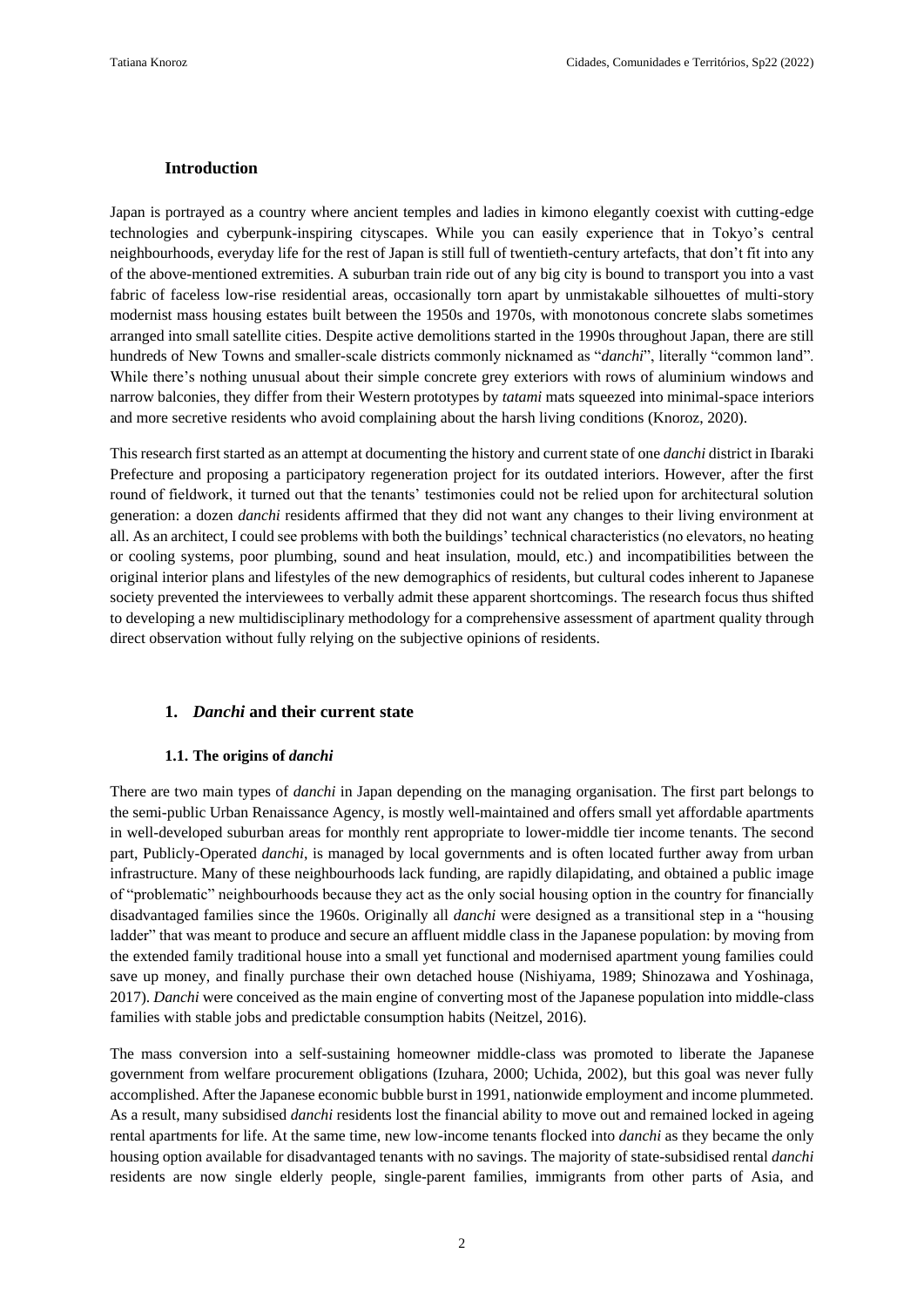representatives of traditionally alienated social classes: funeral services workers, former criminals, and credit debtors (Murakami, 2018; Ōshima, 2018; Yasuda, 2019).

#### **1.2. Author's background and motivation**

Born and raised in a minimal post-war *khruschevka* apartment in the industrial suburbs of Moscow, Russia, I got first involved into post-war multi-story mass housing research as an undergraduate architecture student at Politecnico di Milano in Italy. This is where I was introduced to the concept of micro-scale research of post-war mass housing, featuring fieldwork with apartment visits, interior surveys and interviews with inhabitants about the history of their stay (for example, see Caramellino and De Pieri, 2019). At the end of the undergraduate course, I was trained to apply this research method to propose solutions for post-war mass housing interior regeneration projects. In Milan, finding people to interview and getting inside an apartment in mass housing blocks from the 1960s was relatively easy. Most of the inhabitants we met outside these buildings were middle class homeowners, who found talking to foreign architecture students about their life comfortable and even entertaining. Being fluent in Italian was necessary to start most conversations, but after our project goals and intentions became clear to the interviewees, it was easy to go through the list of prepared questions and understand most replies even for students, who haven't mastered the language well yet. After agreeing to let us see their apartments, some people visibly enjoyed showcasing their furnishings and decorations and were eager to share details of their personal housing history. Moreover, no interviewee ever failed to complain about things they didn't like or wanted to improve in their apartment or housing block, which was a valuable source of information for us to conceptualize our study renovation projects. Just a couple of days of fieldwork we would leave us with a long list of tips and suggestions. Using all the fieldwork data, we would compile detailed 1:25 plans and sections of the visited units, functional diagrams showing family members' usual movements, daily schedules and activities and map reported spatial or temporal conflicts (see Bricocoli et al., 2019; Bricocoli at al., 2020). The purpose of the design studio was to bridge the gaps between the "messiness" with the fluid variety of real inhabitants' lifestyles, and the top-down standardization of modernist housing units. While the resulting personalized designs became certainly less appropriate for a generic dweller, it was rewarding to incorporate the real inhabitants' opinions and some peculiarities of their lifestyles into design process without always trying to "guess" what's best for everyone from a fully top-down position that we had to take on during design studios before.

As a person with an experience of living in a Russian *khruschevka*, however, I felt that many things in our fieldwork were highly dependent on local culture and therefore often overlooked by all the European participants when analysing the data: the above-average social status of the apartments' occupants, their approachability, the way they openly talked about their lifestyles etc. It was undoubtedly different from what one would encounter through the same fieldwork procedure in post-war mass housing in post-Soviet or Asian countries, for example, where the method would have to be altered to get data in a similar project.

#### **2. Fieldwork process**

#### **2.1.** *Danchi* **fieldwork challenges**

When I started master's thesis research in Tokyo, Japan, in 2018, I decided to continue research of post-war mass housing there as striking visual similarities between Japanese *danchi* and Soviet *khruschevkas* got me more and more curious every time I passed by one of the districts. I was especially eager to apply micro-scale research method to test its effectiveness in a drastically different cultural setting outside of the Western context. After obtaining an intermediate level of conversational Japanese, I set out for my first set of fieldwork trips in Tokyo suburbs.

My plan was making day trips to both the UR and the municipally-subsidized *danchi* in Tokyo and Chiba prefectures and stopping locals for short talks in the hopes someone would be willing to participate in a longer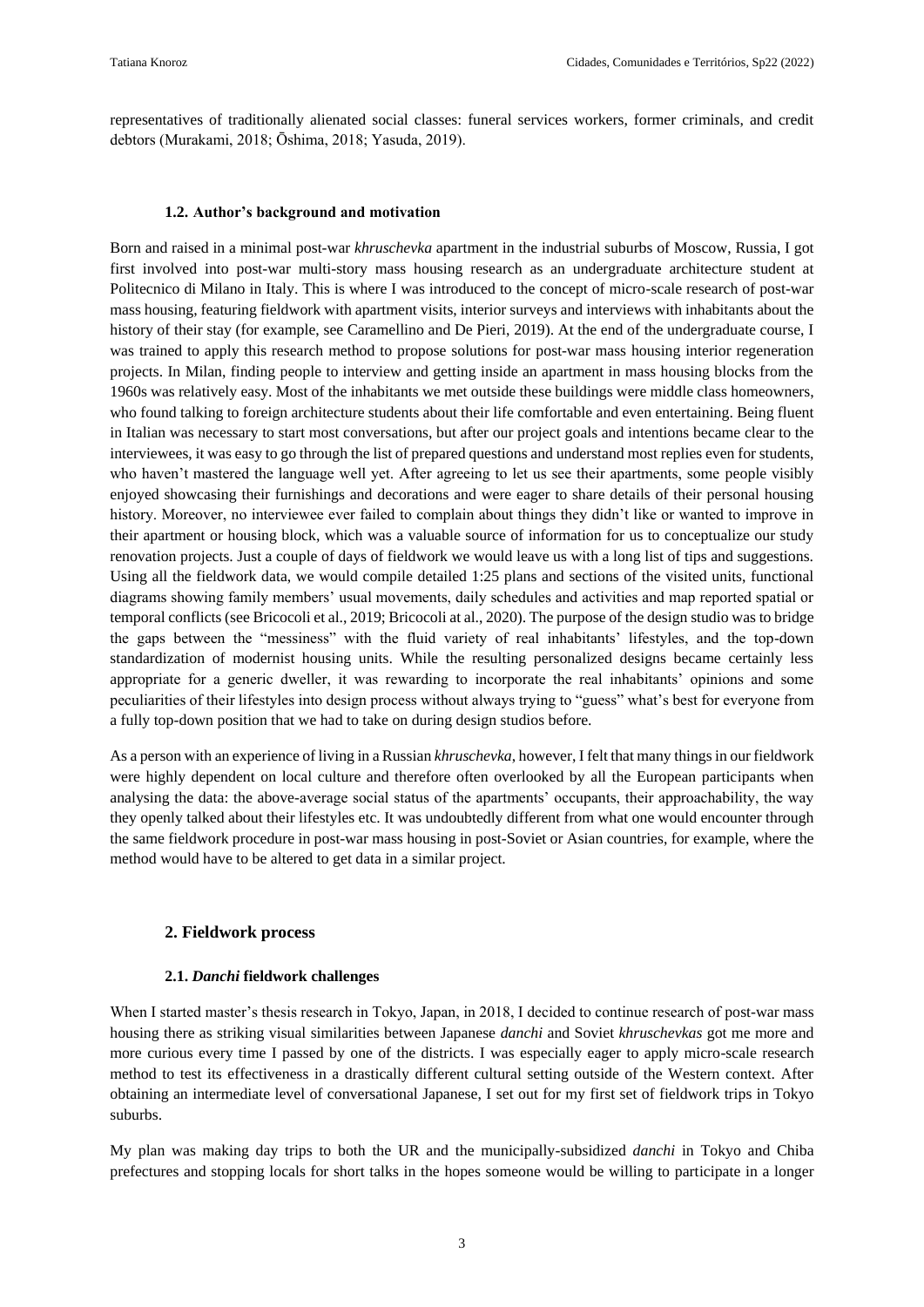interview and show their unit. Since the UR housing is less of a grey area in the contemporary Japanese media due to active renovations and higher financial requirements for tenants, I tried to go more often in the Publicly-Operated *danchi*, municipally-subsidized social housing with lower budgets, that become target setting of horror movies and urban legends nowadays. Compared to Italian and Soviet post-war mass housing examples I've visited before, these *danchi* are inhabited by more financially disadvantaged people, are predominantly rented, and often very stigmatized.

Together with my non-fluent Japanese at the time, in suburban areas where foreigners are a rare sight, my Caucasian looks became a big shock to many passers-by. Another obstacle was the high percentage of elderly tenants, that made *danchi* quieter and more deserted than surrounding low-rise neighborhoods, with barely any social activity visible outside the buildings. Some people were alarmed enough already when they saw me approaching, cutting me off as soon as they could, while others reluctantly continued the conversation without opening up much about their living environment.

This lack of progress pushed me to search for more housing-related fieldwork methods applicable to Japanese urban context.

#### **2.3. Literature survey**

Japan has a rich tradition of architectural fieldwork beginning in the twentieth century. Wajiro Kon (1888−1973), a professor of architecture at Waseda University in Tokyo, is considered the pioneer of fieldwork in urban studies and architecture in Japan. Kon became widely known for his hand-drawn surveys of material culture of the 1920s Japan. His career began by documenting Japanese farmhouses, but in 1923 he started redrawing improvised shelters built by people who had lost their homes to the Great Kanto Earthquake. From that moment on, Kon's choice of studied objects became more unusual: he became interested in the process of Japan's transformation into a modern country and started carefully observing ordinary people's lifestyles and behaviour − both inside their houses and in the streets (Kon, 1930). Kon didn't devise any analysis strategy for the results of his surveys, but the sketches of the vernacular and seemingly mundane details of everyday urban life that were published in his *Modernology* book (1930) spurred a long-lasting enthusiasm of younger architects to study urban life from a similar angle. Kon's legacy was continued within the activities of the "Street Observation Society" (Akasegawa et al., 1986; Daniell, 2012) which humorously surveyed peculiar designs of urban "artifacts", such as manhole covers or fences, and is now manifested in more practical *Atelier Bow-Wow's Behaviorology* — a study of a relationship between contemporary "architecture without architects" in Tokyo and various human needs that it was created to answer (Kuroda and Kaijima, 2001; Atelier Bow-Wow, 2002). Although these surveys study various urban structures from a de-personalized "outside" perspective to facilitate architectural design applications and do not consider the arrangement of individual domestic spaces, they allow to discover micro-scale creativity of human adaptation to the limits of the environment through an architectural lens without relying on verbal sources. This focus on the relationship between the human needs and the spatial limits of the environment is crucial also when studying standard units in post-war mass housing projects.

However, the majority of architecture-related fieldwork attempts that has been done in Japanese *danchi* up until now does not implement home visits and inhabited interiors' surveys. *Danchi* are usually researched by the local governments and the above-mentioned Urban Renaissance Agency or UR (for example, see Kinoshita et al., 2019) with the goal of a renovation in mind. Their data collection is usually done outside the buildings with the help of standardized questionnaires and interviews with the housing experts, most likely because getting inside the apartments is too time consuming.

A notable exception is Ayaka Yasuda's fieldwork in an UR-managed high-rise *danchi* building in central Tokyo (Yasuda and Nobuaki, 2000; Yasuda, 2002). This particular building is popular among middle-class renters because of its prime location: moving in 2021, one would pay around 100,000 yen (1000 USD) for a 2DK apartment. Yasuda, who grew up in *danchi* herself, succeeded in 65 door-to-door visits and took around 3000 photographs (mostly wide-angle) during the short apartment visits. With UR not imposing as many restrictions on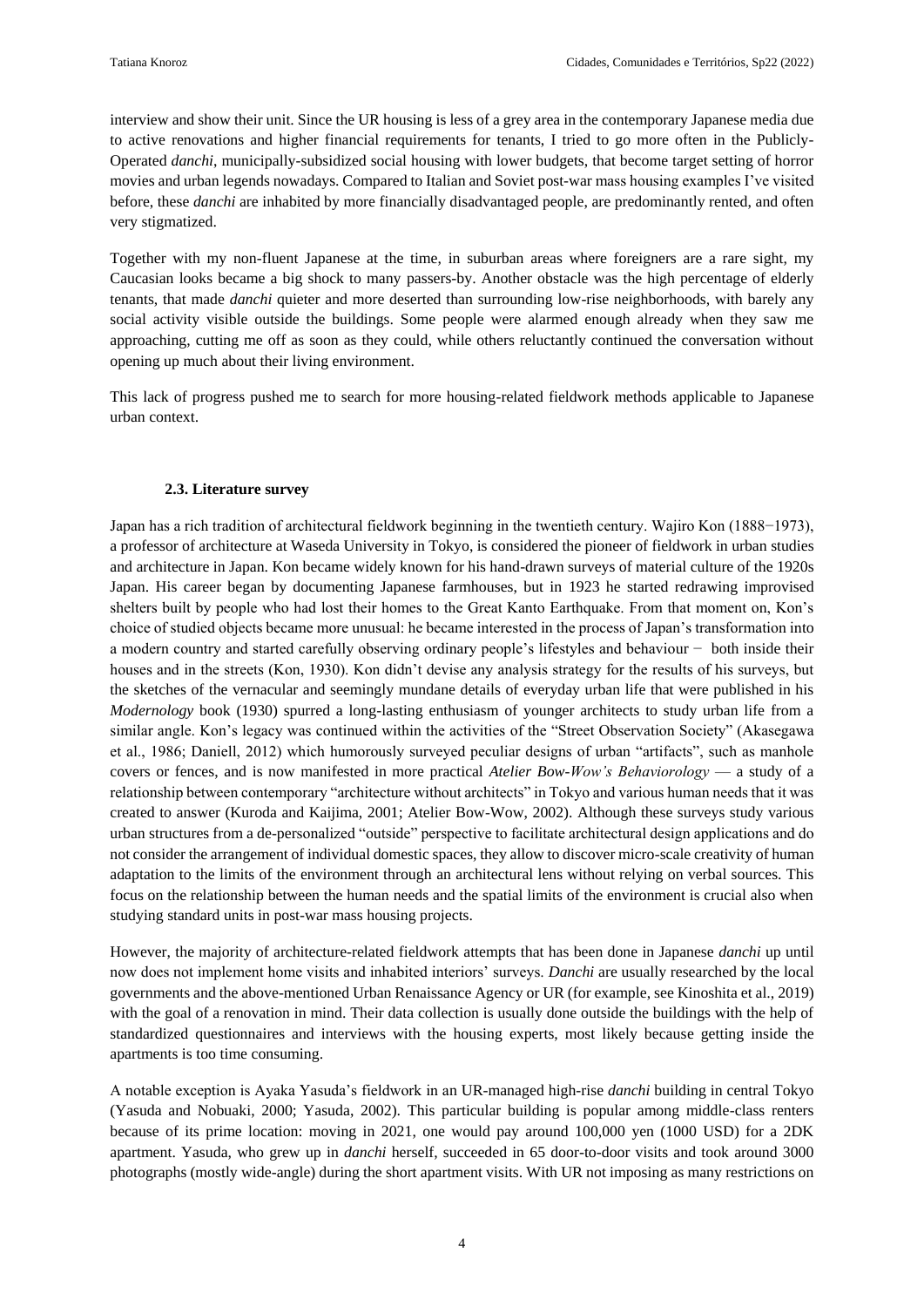interior changes as Publicly-Operated *danchi*, the units can be significantly altered by their inhabitants. By comparing the photographs and the floor plans and elevations that included most of the furniture, she developed the concept of "second wall", that describes the tendency of *danchi* inhabitants to compile rows of household objects that often follow the original walls, but sometimes create new walls in-between to increase privacy between the family members.

Yasuda argues that with the decrease in the age of the eldest woman in the household, these "second walls" get lower and more open in an attempt to "display" the belongings, more than to store them away in closets. While the theory doesn't provide hints for renovation strategies, it highlights the inherently different mode of living in small-size rental apartments as opposed to permanently-owned homes. It seemed like a great direction to follow with my fieldwork, but being a foreigner and working with much more stigmatized neighborhoods, getting so many case studies seemed close to impossible.

Looking into the history of Japanese housing-related fieldwork endeavours lead by foreign researchers, there are two works that need to be mentioned. First is Ann Waswo's *Housing in Post-war Japan – A Social History* (2002). Waswo explores dwelling experiences of a Japanese woman that lived in several mass housing typologies after the war. Based on the interviews and re-drawings of the subject's previous apartments from memory, the book is rich with architectural materials and historical data but does not feature an actual house visit, which clearly needs a different survey method. On the other hand, *The Japanese House: Material Culture in the Modern Home* (2010) by Inge Daniels is written based on the author's home stays with several Japanese middle-class families (mostly in detached houses) for prolonged periods. Daniels documented their lifestyles with friendly unscripted interviews and detailed photographs. She analysed these data not as a formally trained architect, but as a social anthropologist, connecting her findings about domestic trivia to historical, cultural, and religious tendencies. This type of analysis is also difficult to apply to an architectural renovation project, but Daniel's and Yasuda's emphasis on interior photography of domestic material culture rather than on quotations of the interviews in their research became an important inspiration for me, since it allows for visual information to be obtained regardless of the verbal communication barriers.

#### **2.4. Data collection**

For my own fieldwork, I decided to use a mix of the above-mentioned approaches to collect data. From Daniel's method, I adopted friendly unscripted natural conversations with the interviewees by collaborating with a Japanese interpreter, and almost excessive photographic documentation of their apartments, not sparing any seemingly mundane details that were similarly meaningful for Wajiro Kon, Atelier Bow-Wow and Yasuda. Still, to make the results useful for a renovation strategy generation despite a smaller number of case studies I was envisioning to get, I made sure to rely on the interviews as much as I could and ask classic questions such as "What would you like to improve in your unit?" or "Is there anything that you don't find convenient here?" that worked so well during my study projects in Italy.

During my fieldwork trips in December 2018 (three days) and March 2019 (five days) to Wakamiya *Danchi*, I collected a vast variety of data. After securing several local contacts I managed to carry out four apartment visits, shooting hours of video interviews and hundreds of photographs depicting interiors and residents' lifestyles. The observed reality turned out to be much more complex than the limited amount of "clean" historical materials that I studied for a preparatory analysis or saw in the published fieldwork results of the other researchers. The data was not immediately relevant to architectural concerns, but it was clear that valuable conclusions could be derived through appropriate analysis techniques. How does one define what is important and what is noise in fieldwork materials for architectural matters?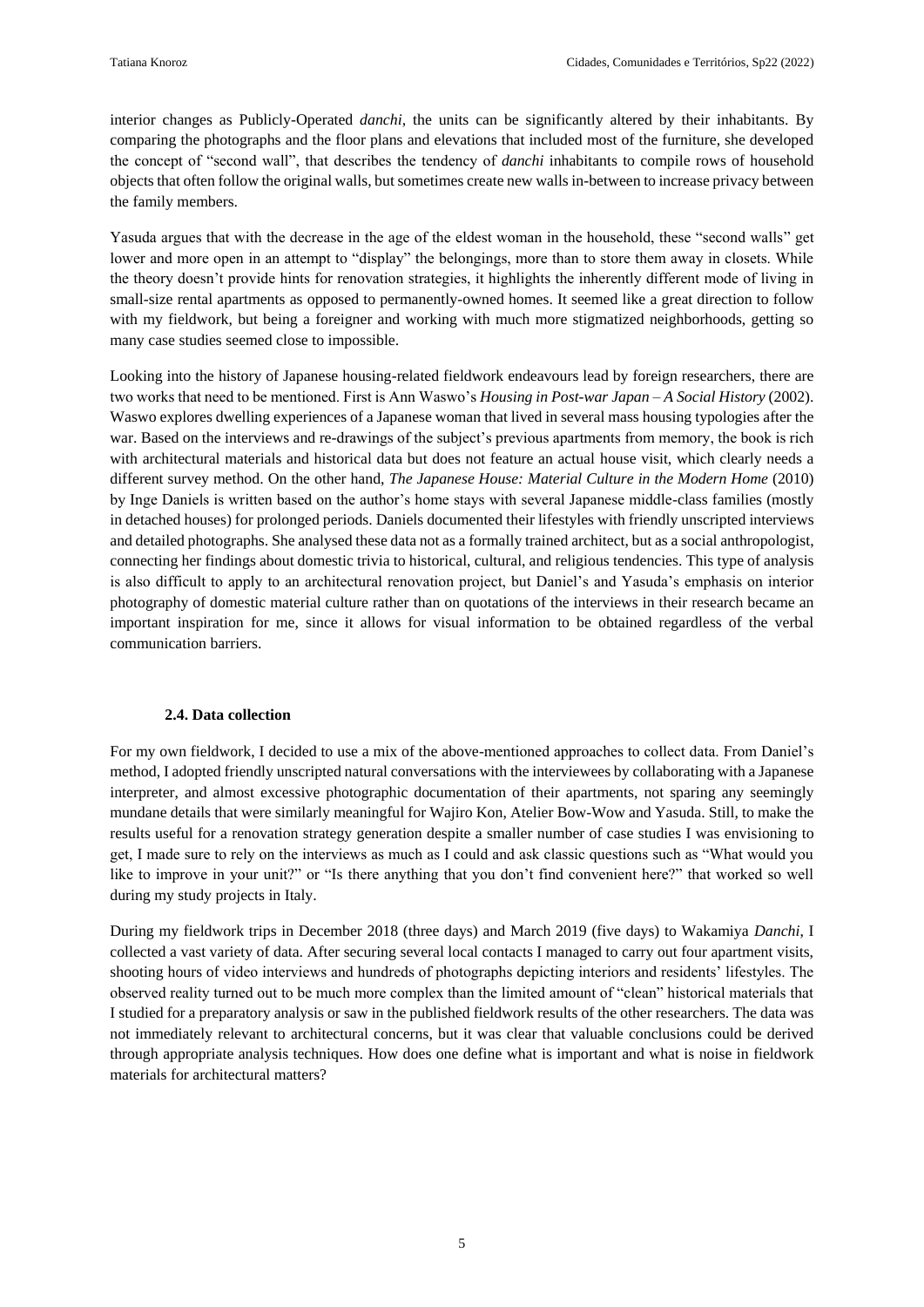#### **2.5. Case study**

Wakamiya *Danchi* consists of 33 buildings, constructed in the period from 1969 until 1973 (Ibaraki Housing Bureau Archive, 1969; Mito Maps, 1965 - 1975). Like most *danchi* built after the late 1960s, it is located very far from urban centres. Although the plot is in direct proximity to the Joban train line, leading to Ueno station in Tokyo, the closest station, Mito, is only reachable by a 20-minute bus ride. A one-way trip to Tokyo can take up to three hours, so the district was mainly developed to house people working locally, especially those who were employed in nearby factories such as Hitachi (Yoshimura, 2018).

At the first glance, this *danchi* looks isolated and almost abandoned: there are barely any people outside any time of the day, the asphalted car parking spaces densely surrounding every building have an average 15% occupancy at best. Several buildings showed signs of structural and material dilapidation, with exterior finishing cracked and covered in fungus, many windows on the 4th and 5th floors didn't have curtains or any other sign of human habitation – later the municipal official in charge of the neighbourhood confirmed that over 20 percent of units in Wakamiya are vacant (Wakamiya community meeting, 2018).

There are three typologies of buildings that differ in interior plans and therefore facade compositions: first contains 2DK (two rooms plus dining-kitchen), second contains 3DK (three rooms plus dining kitchen) with 3, 4 and 6 *tatami* rooms per unit and the last has bigger 3DK with 4-*tatami* plus two 6-*tatami* rooms. Out of 33 buildings only five are built with this typology and just six contain the smaller 2DK; the most common one was a 41-squaremeter 3DK, so in my fieldwork I focused on this typology. These plans allow to take out the partition sliding doors between the rooms and transform the original design into a semi-open space plan, but a lot of tenants avoid doing so because of inefficient building insulation (Wakamiya community meeting, Endo, Kimura, 2018), so to save on air conditioning and heating costs they usually maintain the appropriate temperature in the smallest closed room for living.

Most of the first wave residents from the 1970s left the place after buying a house (Yoshimura, 2018), and now Wakamiya's demographic situation is far from the originally intended. The inhabitants I met and heard about during my two field trips fall into three main categories: elderly singles or couples who didn't have a chance to move out before they retired, elderly singles who moved in after being unable to secure a house or find a reasonable renting opportunity after the economic crash in 1991, and single parents with kids who moved in recently with the help of the regional social housing programs. As a consequence of Japanese housing policies since 1950, currently most of the Japanese rental housing is only available for students, working singles or couples with a maximum of one child both in terms of square meters provided and financial eligibility requirements, therefore municipallysubsidized *danchi* are the only affordable rental opportunity for the excluded social classes (Hirayama, 2007; Izuhara, 2000).

#### **2.6. Fieldwork problem**

My initial research question was how to regenerate the inhabited interiors in *danchi*, taking into account the needs of the current residents. The unexpected problem that I encountered during my interviews is that people living in Wakamiya and other *danchi* were not able to express their needs concisely within an architectural context. It was impossible to demonstrate any living environment shortcomings using the residents' testimonies since everyone kept repeating: "I got used to it" or "We have everything we need here" (Wakamiya community meeting, 2018). I first realized this tendency during the interviews at the Wakamiya *Danchi* monthly community meeting with nine long-time residents. At the beginning of the meeting, I explained that I was doing a study project on *danchi* regeneration and that I needed their opinion about any possible improvements that could be made. I was constructing my questions from the point of view of an architect, who needed to understand the situation in the neighbourhood and see if there are any problems in the buildings and interiors. It turned out that straightforward questions of such character couldn't get *danchi* residents to open up about their personal problems.

– What do you like about this neighbourhood?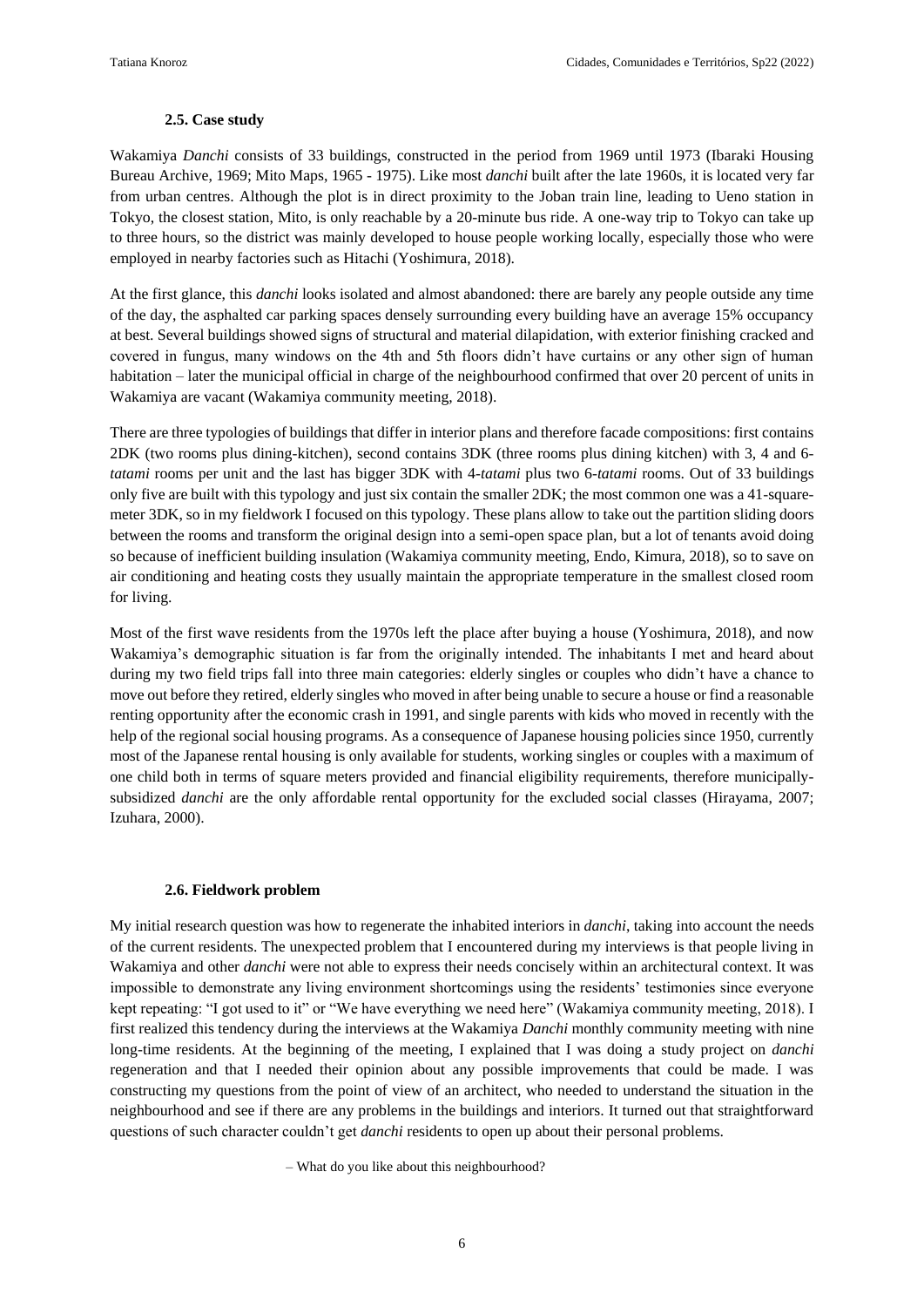(Elderly woman): There are plenty of good things here. The green areas are beautiful. We all get along really well and help each other. Life is simple here.

– What is your apartment like? Do you have your own room?

(Elderly woman): My room is four-and-a-half *tatami* big.

(Elderly man): It sure is simple to live there.

(Elderly woman): Four-and-a-half *tatami* is enough, right?

– What about the kitchen?

(Elderly woman): It is small as well. Anyway, we all... Although it is small...

(Elderly man): (cuts in) It is compact and convenient.

(Elderly woman): I mean you can sit anywhere and have everything there at hand. I am quite old already, actually. When we just got married, our parents would come to visit us. They used to live in a big country house, so... How to put it. They complained about how cramped it was. And never stayed long. But the place gets convenient as long as you get used to it. It is nice. (Wakamiya Community Meeting, 2018)

**Figure 1. Hitoshi's apartment, December 2018**

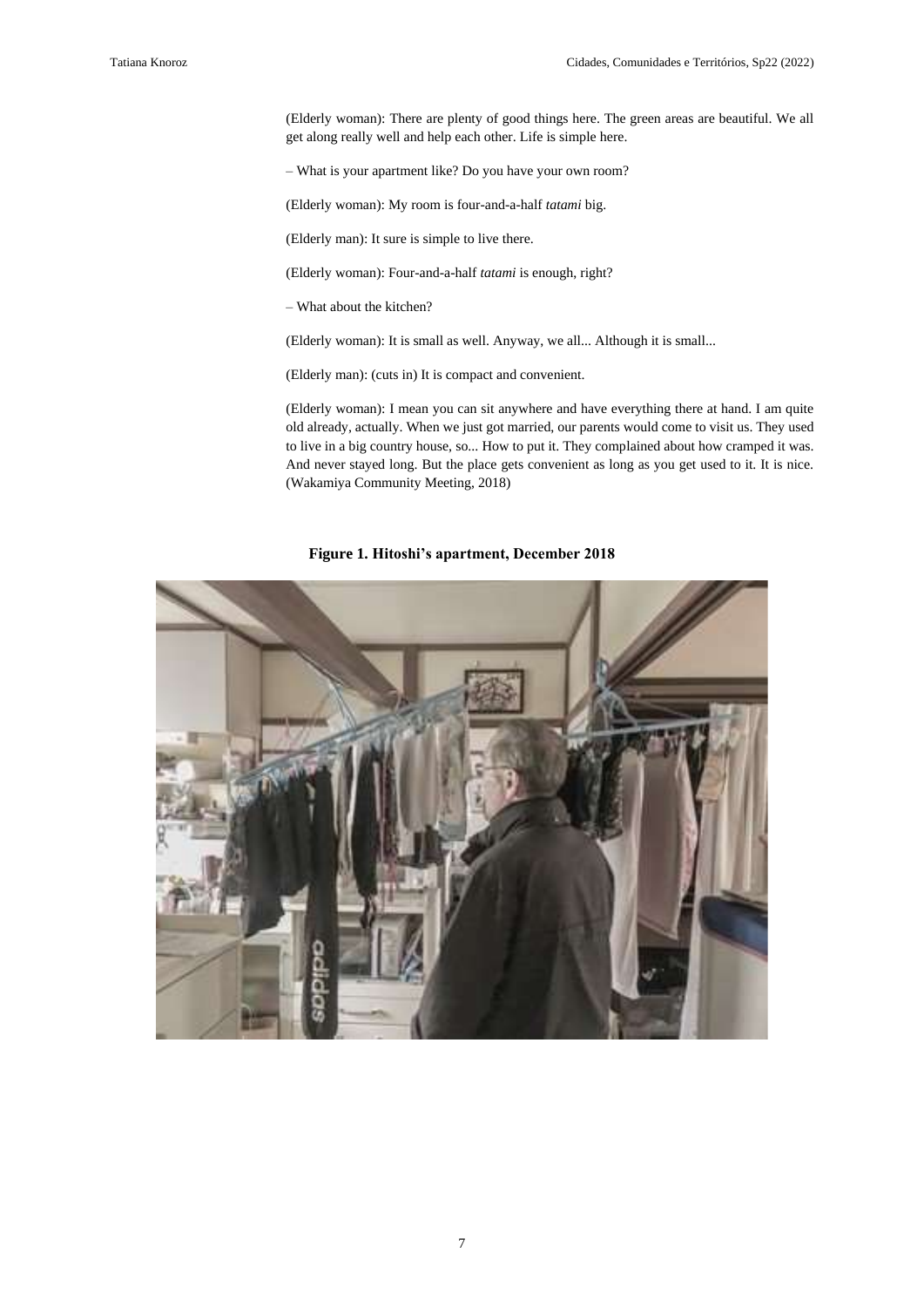

**Figure 2. Hitoshi's apartment, kitchen, December 2018**

It took one hour to get to the point where we could discuss the first inconvenience: the insufficient number of electric plugs in every unit. Even such obvious issues as the absence of elevators and sinks in the bathrooms could only be raised at the end of the interview when I transformed the conversation from factual statement dimension to a game-like 'daydreaming' by switching the focus from the real *danchi* life to a 'what if' plane in an indirect manner. When I mentioned that some local kids on the street told me they wish they had a game arcade in the neighbourhood, everyone laughed light-heartedly at the absurdity of an image of a lit-up entertainment centre standing in the middle of deserted Wakamiya. This thought provided some distance from interviewees' rootedness in everyday life reality, and they started to open up to previously "unreal" possibilities and use their imagination more freely, although all of their playful propositions mainly concerned the outdoors facilities. Until the end of the interview, I couldn't get the residents to properly start talking about their opinions on the interiors of the apartments without them being too modest and careful.

My first assumption was that their limited responses were conditioned by a group interview setting, where the residents had to speak in front of each other in a formal atmosphere and were afraid to be judged as unduly negative, picky, or ungrateful for the opportunity to live in state-subsidized housing. The strive to maintain a good public image and conform to the community's expectations shouldn't be underestimated in the Japanese context, so when I started individual apartment visits, I asked the interpreter to talk in the most casual and friendly manner possible, avoiding stating any affiliations or business cards exchange. I also made a point to explain that the recordings will only be used for academic purposes in English language media. However, face-to-face interviews didn't prove to be more informative than my talks at the community meeting. The "daydreaming" question strategy did not work in individual conversations: the four tenants I visited told me they were generally satisfied with their apartments, even though what I observed suggested otherwise. Elderly widow Endo and retired hospital guard Kimura, for example, kept repeating that they got used to everything even when asked to "imagine their ideal home". Phrases like "It is better to just get used to it" and "We can't make any changes because it's not allowed" (Endo, Kimura, 2018) were the main way of answering all my questions concerning the interiors.

– Have you ever wanted to improve your apartment in some way?

(Kimura): My apartment??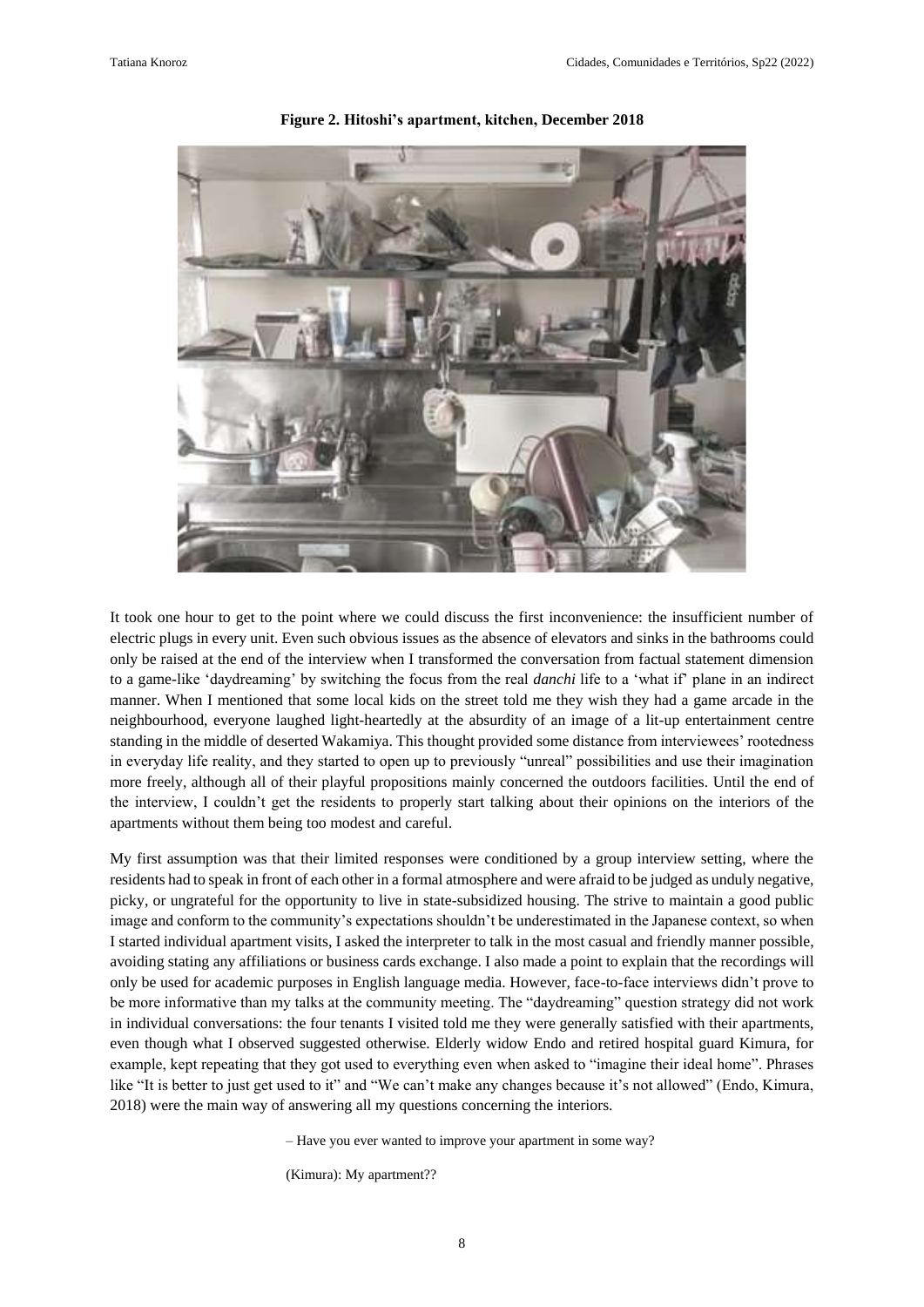– Yes, for example, removing some walls or having more space or furniture in a certain room?

(Kimura): This is a rental unit, so I can't do that.

– But if it wasn't, what would you do?

(Kimura): I don't know, probably nothing much.

– What about the bathroom? Has it been already separated from the toilet by the prefectural workers?

(Kimura): Ah, not yet. Yes, I don't like that you can see the toilet from the bathtub. I wish they could be separated. That's all. There is nothing else I need.

Despite this common tendency, there were still some people who admitted they wanted minor changes: more electric plugs (Wakamiya community meeting, 2018), an air-conditioning unit in a certain room (Wakamiya community meeting, Akane, 2018) or to have hot water in the kitchen sink (Akane, 2018). These technical issues should be normally solved by civil engineers rather than architects and interior planners, so I couldn't go through with my project just with this information. However, inside the rooms, one sees cramped, dark spaces, the inadequacies of the original planning in relation to the lifestyles of elderly people, an obvious lack of planned storage due to original short-term rental policies, and the lack of privacy between family members compared to an average Japanese mass market apartment. Yet it is not possible to demonstrate the need for renovation using the statements of the residents alone, because they have difficulty distancing themselves from their living environment.

It was clear that such responses were a classic example of *gaman,* or noble perseverance, which is considered to be a necessary virtue by most Japanese people, especially the older generation (Moeran, 1984). They never see anyone openly complaining about personal living conditions, so it gets hard for them to imagine a better life and even harder to talk about it out loud. Experiencing this cultural code first-hand pushed me to reconsider my initial interview-centred approach to fieldwork data; there were plenty of videos and photographs that could become more informative than the verbal testimonies.

#### **3. Method**

#### **3.1. Focusing on the visual**

Since I could not rely on statements from my interviewees, I had to use the visual information from the apartment visits as much as possible. I started redrawing the unit plans in detail and during that process, I had to constantly refer to the photographs I took during the visits. Making sure to pay particular attention to the reality of the everyday life of the inhabitants, apart from the furniture, I included their smaller personal belongings in the plans. The more I studied the photographs from the apartments, the more I realised that some of these seemingly unimportant details were crucial to understanding the incompatibility of the original design with the current tenants' lifestyle patterns.

Every surveyed apartment had some unusual systems of impermanent objects that could not be described as a single piece of conventionally used furniture. It could be a combination of several elements of different scales and origins put together by the inhabitant that imitated typologies of certain store-bought furniture: bookshelves made from cardboard, DIY bed and stools built from pieces of cheap wood, bathroom platforms made from concrete blocks and foam boards. These systems of objects seemed to be put together by their users in an intuitive manner, sometimes almost accidentally, but their essential trait was the fact of resolving inconsistencies between the original plan and residents' needs. Reflecting on their functional nature, I named these structures "devices".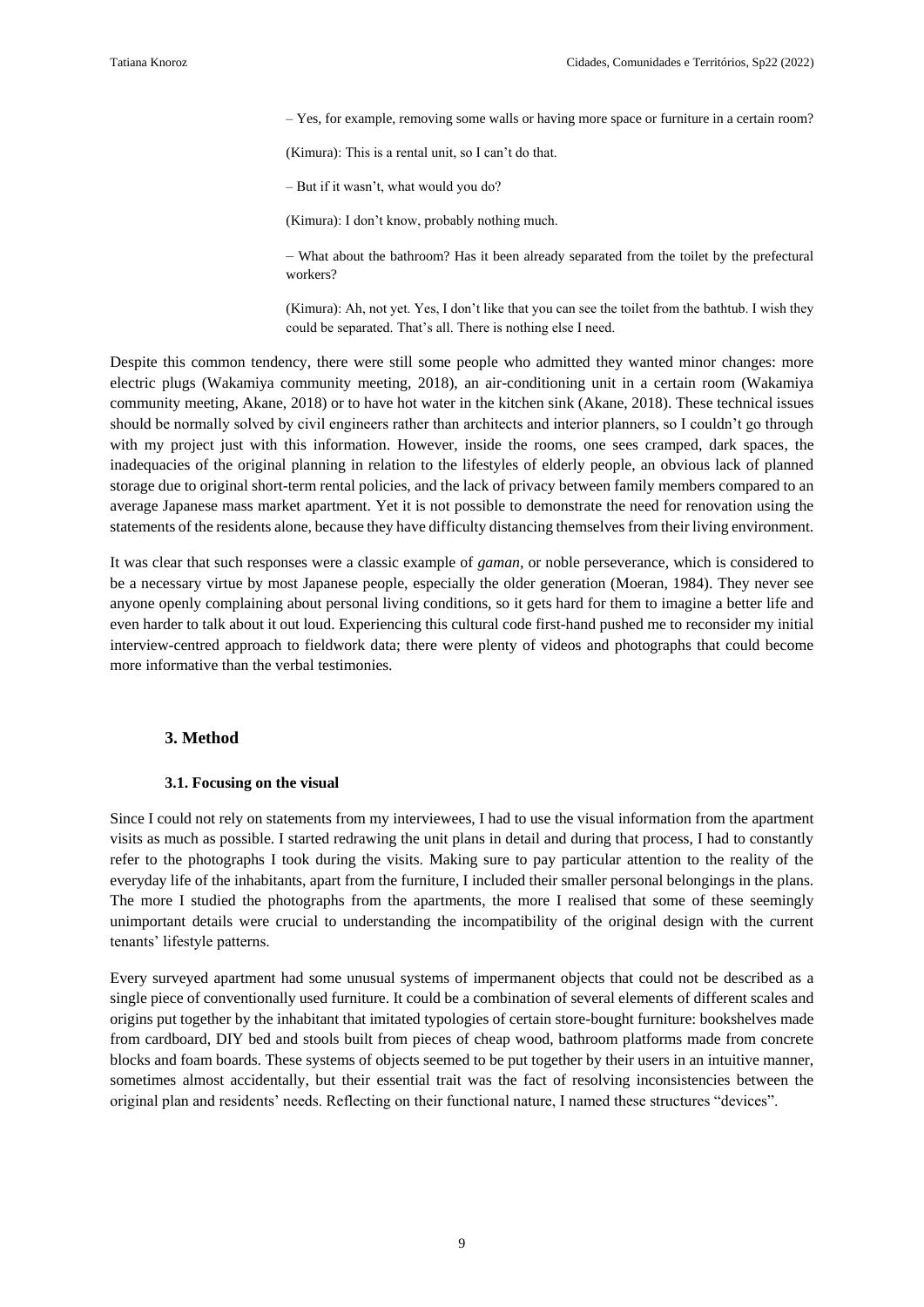

**Figure 3. Endo's apartment, kitchen, December 2018**

**Figure 4. Endo's apartment, entrance, December 2018**



### **3.2. Devicology**

The first step for developing Devicology was identifying, redrawing, and counting unconventional furniture in the studied apartments.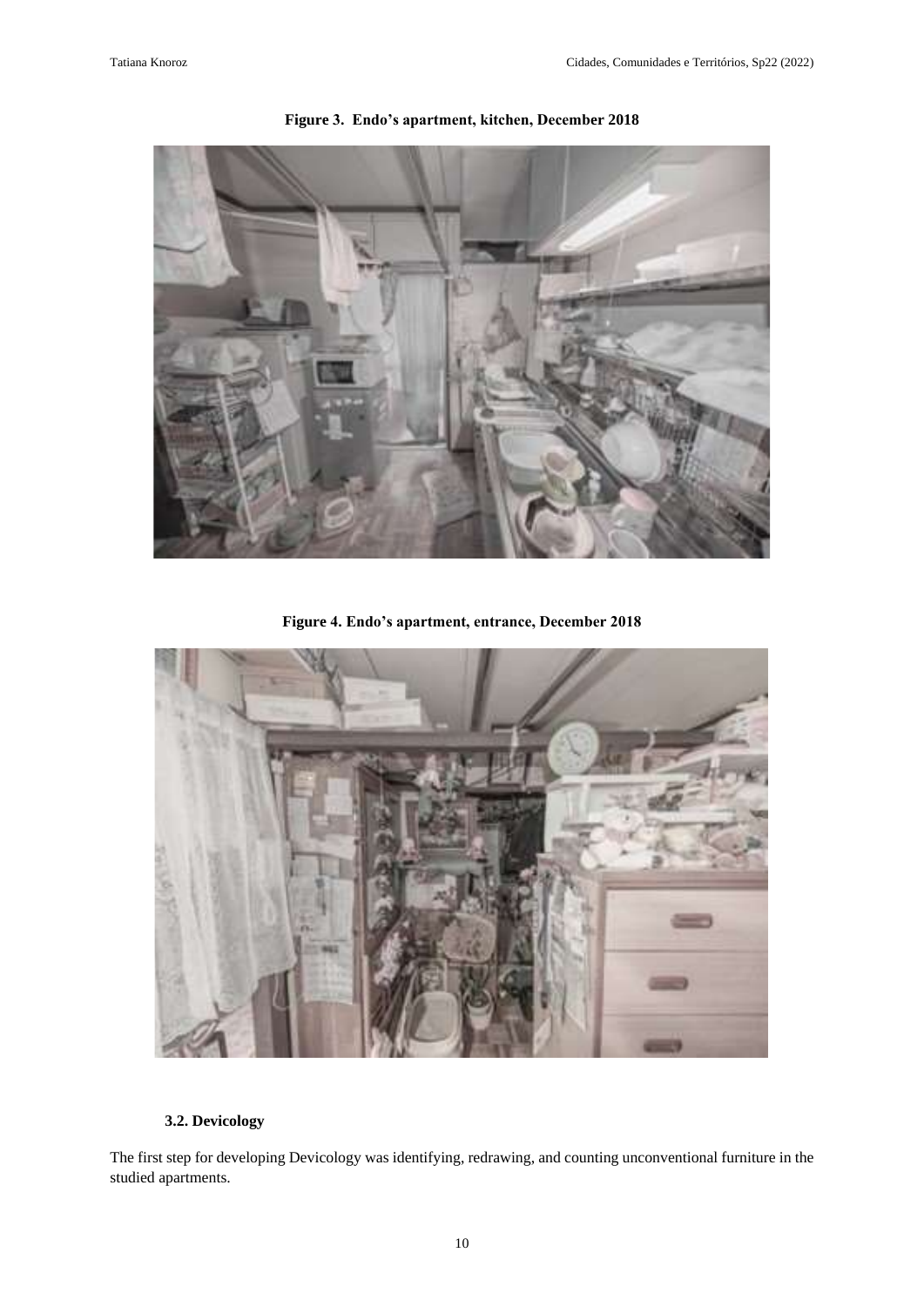**.** 

#### **Figure 5. Taxonomy of devices**

I categorised these devices first according to their functional and formal aspects, with six main categories formed: *Genkan*<sup>2</sup> Shapers, Kitchen Islands, Technotowers, Sorting Towers, Hanging Systems, and Platforms. These categories were too broad to explain some particular individual cases. For example, an elderly man using an ordinary dining table exclusively as a cooking surface and stand for kitchen appliances and a single mother setting up a school desk for the same function did not fit into my initial Kitchen Island category, that assumed a cupboard or some other closed volume with storage possibilities as a base. Therefore, each category was further divided into two to three subgroups. These subgroups reflect differing grades of flexibility, defined as the possibility of the devices to be partially transformed or moved to a different place. From these categories and subgroups, a table was constructed and is shown in Figure 5.

To facilitate the reading of the table, I assigned a letter from the corresponding functional category (G for Genkan Shapers, K for Kitchen Islands, etc.) and a number of the corresponding flexibility group (one for rigid, two for

<sup>&</sup>lt;sup>2</sup> Genkan is an entrance pit usually positioned lower than the rest of the Japanese home, marking a boundary between the inside and outside with a step. Due to concrete construction and minimal budgets, *Genkans* in Wakamiya *danchi* are less than 5cm deep, which is unusually shallow for traditional Japanese houses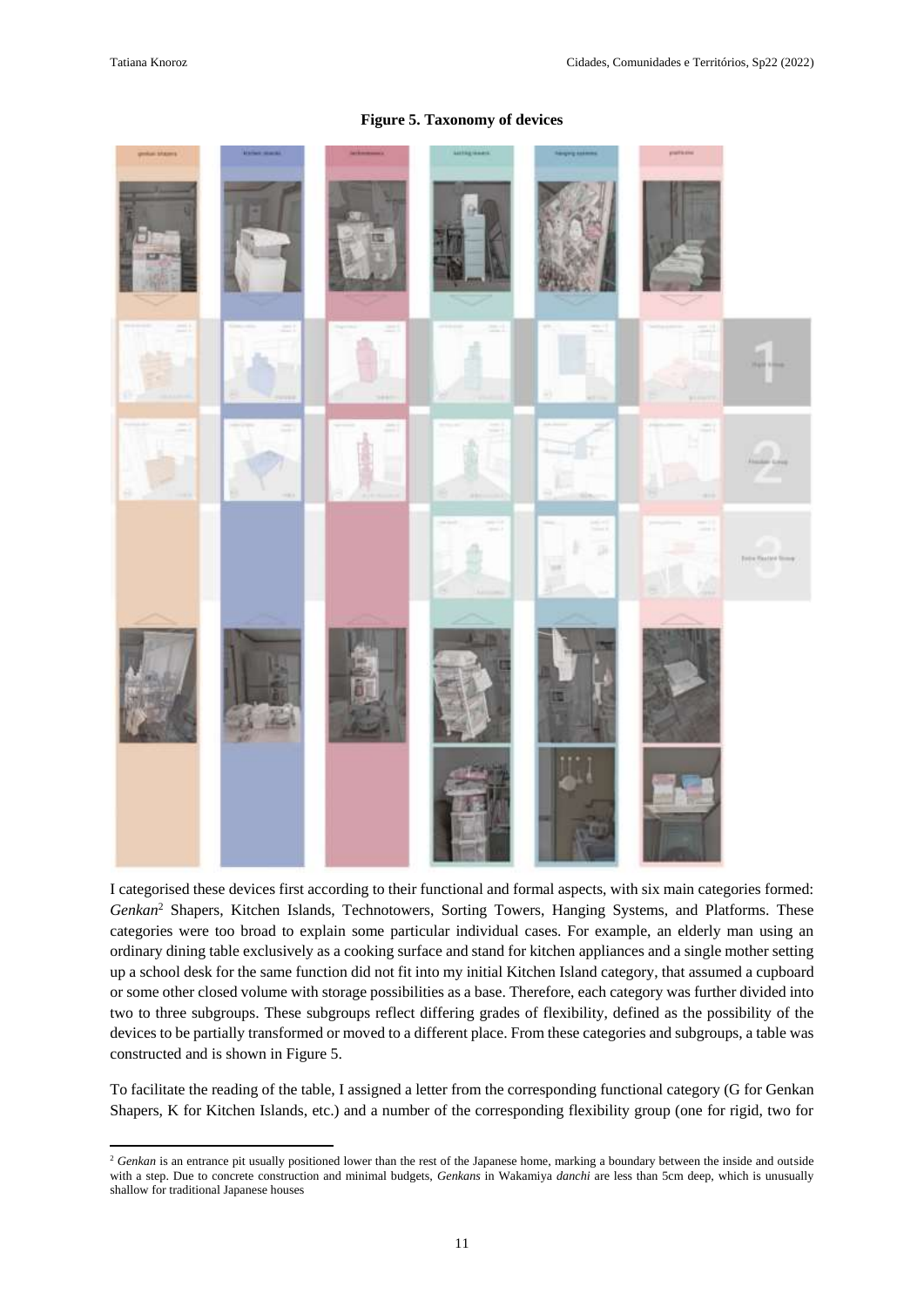**.** 

flexible, three for extra flexible) to add to the name of every type for more efficient use in the graphs later. In the list below you can find the details for every category and type from the table.

Genkan Shapers: shoe-storing devices separating the entrance and the kitchen, providing shoe storage in the context of the small original entrance size and hiding the uncomfortable proximity of the entrance door to the kitchen.

Type G1 – Entrance Blocks, cupboard- or shelf-based (group 1, rigid); Type G2 – Entrance Racks, light framebased (group 2, flexible).

• Kitchen Islands: additional volumes in the kitchen, providing more surfaces for cooking and accommodating kitchen appliances on the same level as the original kitchen surface.

Type K1 – Cupboard Islands, cupboard- or shelf-based (group 1, rigid); Type K2 – Cooking Islands, table- or desk-based (group 2, flexible).

• Technotowers: vertical structures containing working appliances, minimizing space occupied by bulky technology and keeping an easy access to all the appliances.<sup>3</sup>

Type T1 – Fridge Towers, fridge-based (group 1, rigid); Type T2 – Technoracks, light frame-based (group 2, flexible).

• Sorting Towers: vertical structures containing storing personal belongings, saving *tatami* from the possibility of damage by heavy Western furniture, maximizing storage, relieving planning stress caused by the absence of apartment ownership and certainty about the future.

Type S1 – Sorting Blocks, cupboard- or shelf-based (group 1, rigid); Type S2 – Sorting Racks, light frame-based (group 2, flexible); Type S3 – Free Stacks, arranged without base structure (group 3, extra flexible).

• Hanging Systems: suspended structures of varying shapes, maximizing easy-access storage and space for laundry drying and sometimes achieving porous separation between living spaces.

Type H1 – Grids, lattice-based (group 1, rigid); Type H2 – Pole Systems, stick-based (group 2, flexible); Type H3 – Hooks, attachment to an existing structure (group 3, extra flexible).

• Platforms: horizontal podium-like structures, solving various shortcomings of the original design, especially connected to elderly tenants' needs.

Type P1 – Levelling Platforms, usually based on wooden structures (group 1, rigid); Type P2 – Stepping Platforms, floor-raising (group 2, flexible); Type P3 – Sorting Platforms, ceiling lintel-based (group 3, extra flexible).

Genkan Shapers and Kitchen Islands are room-specific and could only be found at the entrance and in the kitchen respectively, while the other four categories can be found anywhere in the apartment. It is important to mention that both form and function were considered to define the categories. For example, the main function of Hanging Systems and Sorting Towers is storing personal belongings without occupying too much of the floor area, but the formal characteristics of Hanging Systems can allow them to perform as space-dividing screens as well.

Putting together the six categories and the three groups, fifteen types of devices could be identified. Group three is the highest level of transformational freedom. For the first three "bulkier" functional categories no examples could be found which fit into the extra flexible (3) subgroup. This relative lack of flexibility is attributed to the size of the devices as well as their particular purposes being defined by their spatial location, i.e.: Genkan Shapers must be close to the entrance of the apartment, and kitchen islands are in close proximity to the kitchen.

<sup>&</sup>lt;sup>3</sup> The lack of kitchen space in *danchi* is caused by the drastic increase in home cooking appliances in the mass consumption market since the times of the original design, so this category could be found in all four case studies.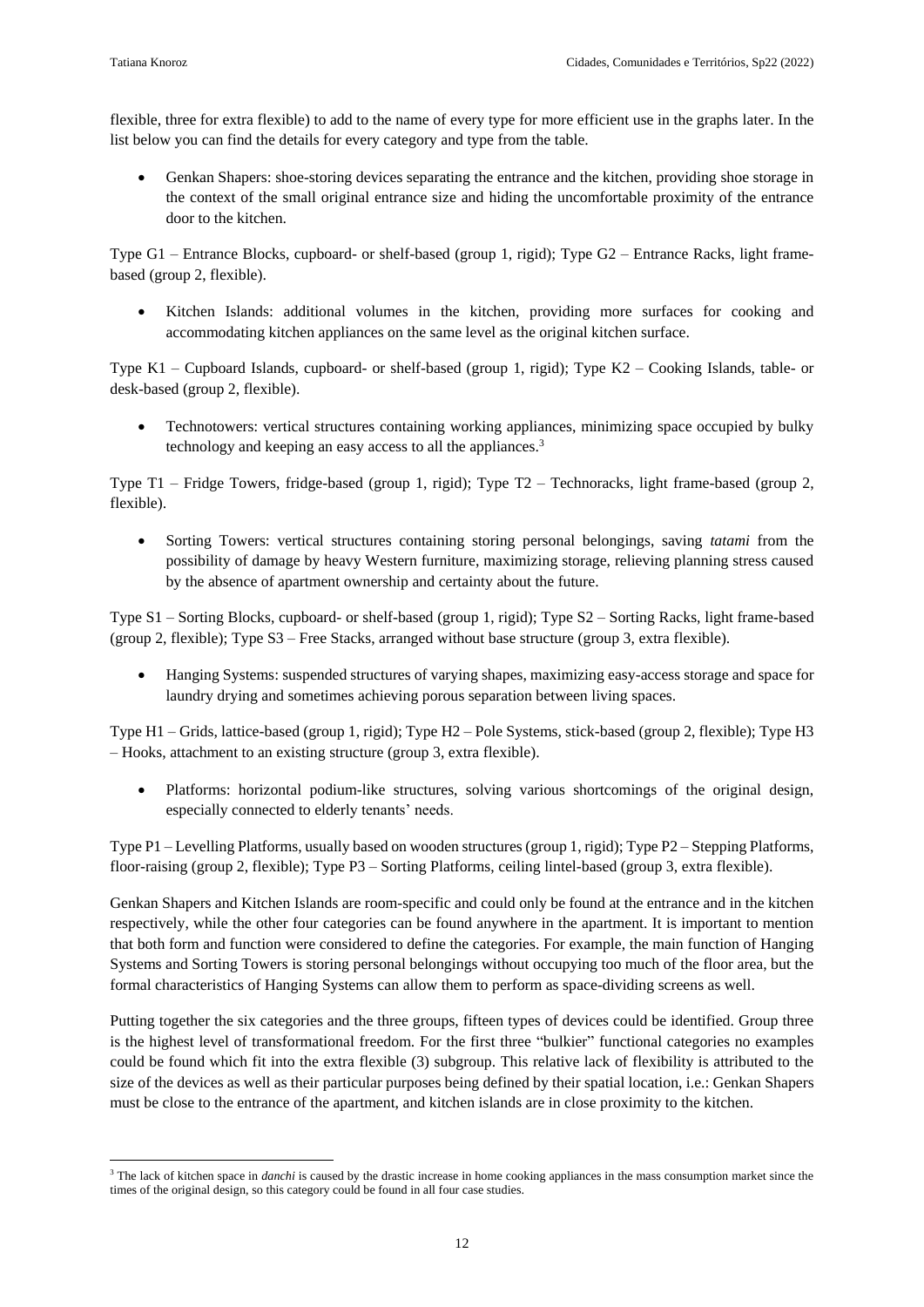Flexibility plays a crucial role in devices: all of the four surveyed apartments were rented, so their tenants had a "temporary stay" mentality and tried to avoid placing bulky furniture in their rooms. In the interviews, several people mentioned nervously that if they damaged the walls or the *tatami* mats, they would be held responsible by the municipality. This fear pushed the residents to make sure that they will be able to transport or dispose of their furniture easily without leaving any visible traces in their unit if they happen to move out someday.

The most characteristic values of the *danchi* devices are the grade of their flexibility and their level of customisation. Not all devices are entirely customised structures – some are intentionally misused conventional furniture or partly consist of it. The amount of effort required to create a fully customized device such as a DIY bed frame (Type P1) or a breezeblock bathroom platform (Type P2) is high, which can highlight the utmost necessity of such interventions on the part of the tenants and therefore, the severity of the underlying problem that they were trying to solve with a device. The more heavily customised the devices, the more obstacles encountered in the original design. The greater the intended flexibility, the greater the struggle with storage inadequacy and the transitional mentality.

Every device type received a rating in the interval between 3 and -3 for both the customisation and the flexibility axis and was marked on the graph (figure 6). The rating domain is chosen for the sake of simplicity which would help the methodology be more consistent between observers. The values I assigned to each device type depend on my subjective evaluation, but I assume the device types' visual relationship on the graph should look similar for a chosen apartment typology even if other architects assign the values. In any case, it is enough to use the same values as a starting point for all future calculations for case studies with the same typical plan. The final goal is to see a qualitative pattern for evaluation, not a precise number on the graph.

The upper left quadrant of the resulting graph contains devices that are very inflexible (bulky) and very customised (fully hand-made) at the same time, intended to resolve some serious incompatibility of the user's needs and the original design. The upper right quadrant with more flexibility and the same amount of customisation has devices that are mainly solutions to a severe lack of storage space. If we add two diagonal axes that reflect this pattern and refer to them in the future graphs, we can find out the relationship of various devices and their amount with the apartment/lifestyle compatibility and storage requirements.



#### **Figure 6. Devices' customisation/flexibility graph**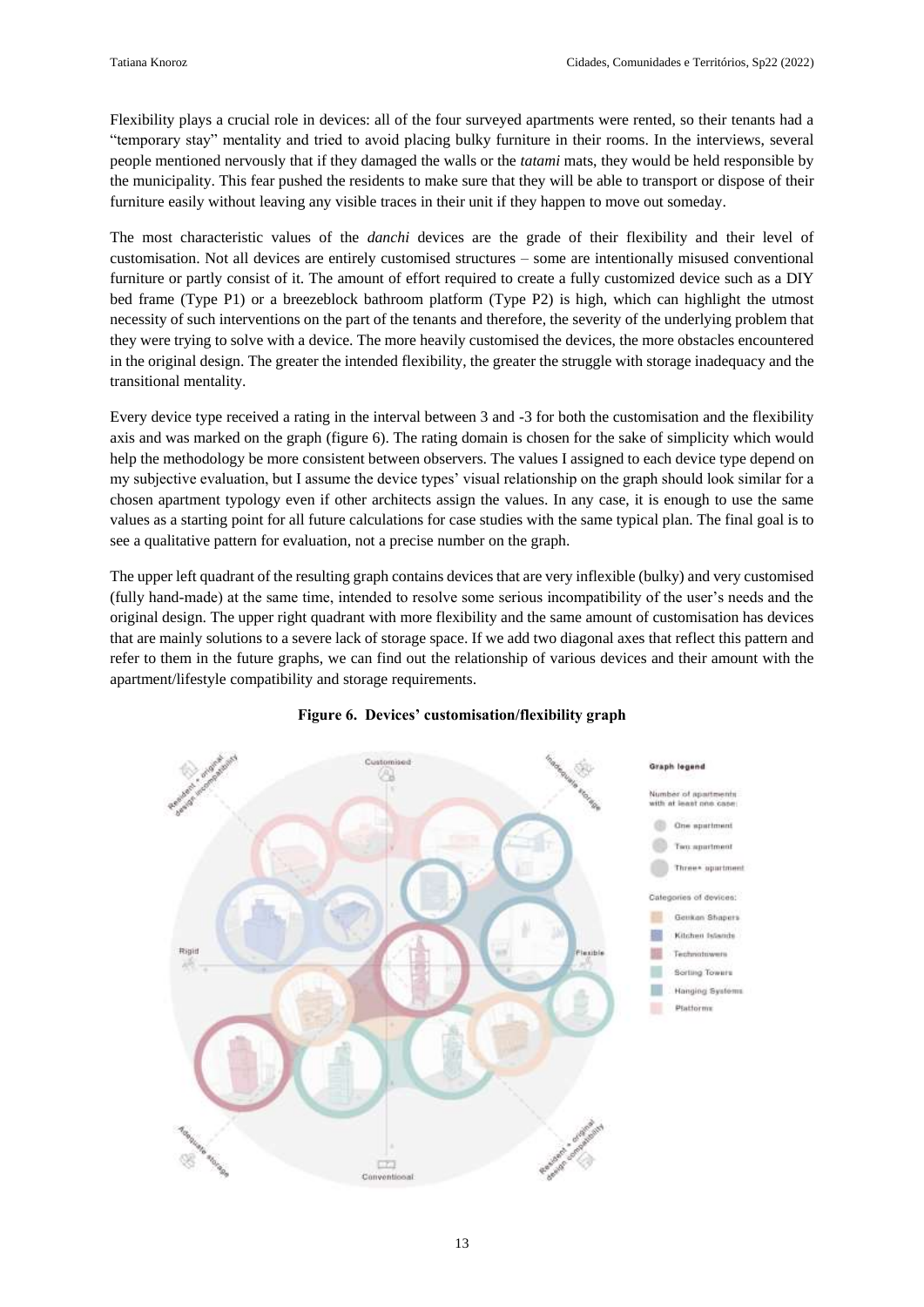#### **3.3. Application example**

Let's take a particular case study and apply the method. I chose an apartment of an elderly woman in Wakamiya as it contained a large number of devices and left an impression that it wasn't a comfortable living environment, but the tenant said she didn't want to change or add anything because she "got used to it a long time ago".

There are 47 devices of five different categories that could be found in my photographs of the apartment. It was impossible to mark all those devices on a plan: many of them are located above the section height or turn out too small when drawn in projection. I had to develop a sectioned perspective of the apartment to properly illustrate the situation (figure 7). Taking the initial value graph (figure 6) and adapting it to this particular case study, we can notice that the biggest accumulation of devices is gathered around the upper right quadrant (figure 7). We should calculate the weighted arithmetic mean<sup>4</sup> for every functional category having more than one type represented on the graph. The ordinary arithmetic mean cannot be used for this graph, since some points contribute more to the final average because of the difference in number of devices found for every type. Applying the formula, to calculate the x-coordinate (flexibility coordinate) of an average point on the graph for Sorting Towers we sum the products of x-coordinates of every point corresponding to every type (S1, S2, S3) and their weight (the number of devices per each type) and divide this sum by the total number of devices in each category. This procedure will be the same for y-coordinates (customization coordinates).



**Figure 7. Case study: sectioned perspective and applied device graph**

After the weighted average points for every category are found, we can calculate the weighted arithmetic mean for the entire graph by applying the same formula to the already found average points of every category. The average device point's location is in the upper right quadrant, which shows that the inhabitant of this apartment tends to

**<sup>.</sup>** <sup>4</sup> See the basic formula a[t https://en.wikipedia.org/wiki/Weighted\\_arithmetic\\_mean](https://en.wikipedia.org/wiki/Weighted_arithmetic_mean)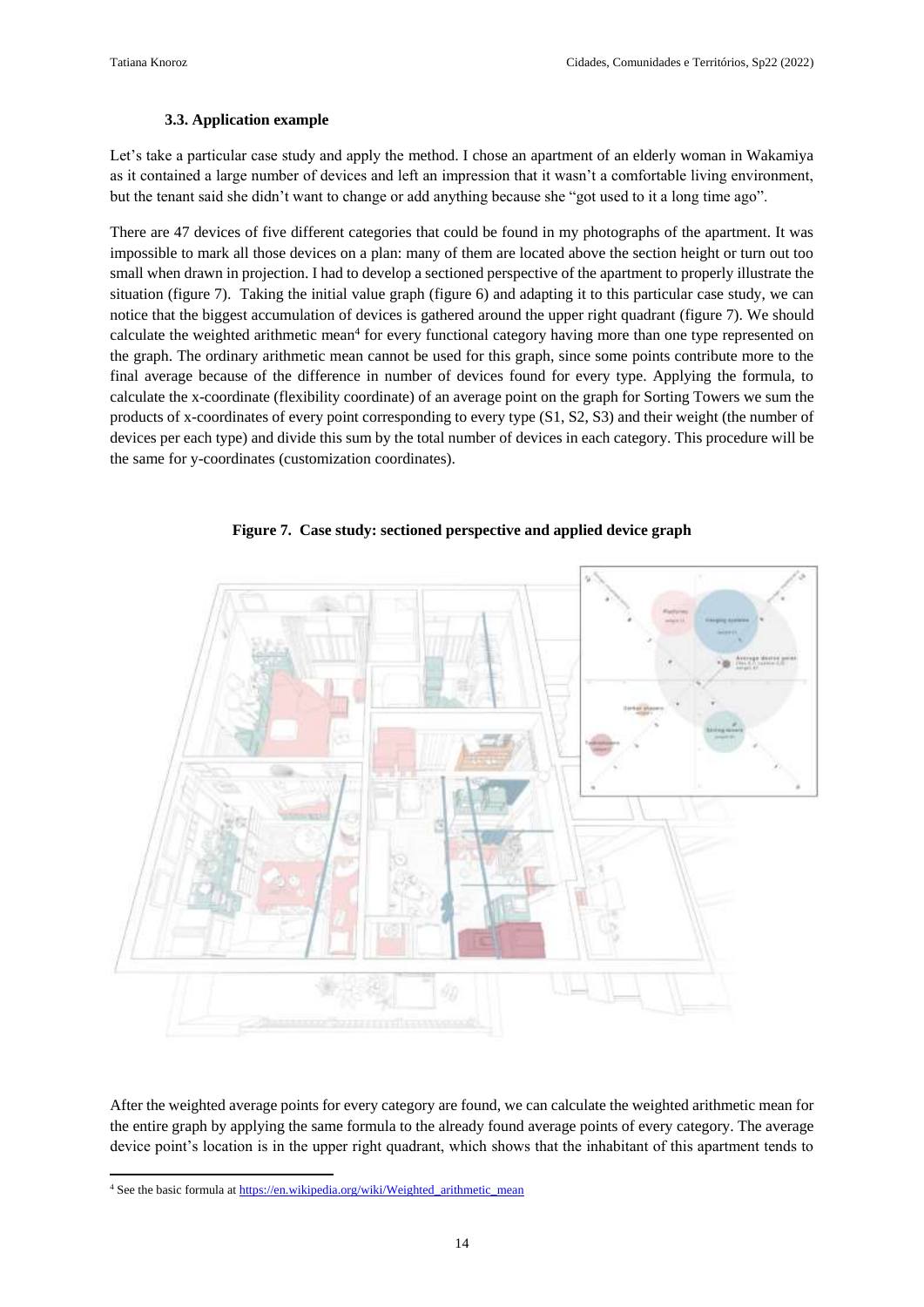have a significant problem with storage space: the projection on storage axis gives us 6,1 out of 10 total points for storage inadequacy, 10 points being the worst case possible within this grading system. We got a lower number on the design incompatibility axis – 4,6 out of 10, but we must keep in mind a big number of platforms present in this case study (twelve in total) that, because of their purposes and bulkiness, are a strong sign of the original design and tenant's lifestyle incompatibility, so it is important to have all the categories' weights mapped on the final graph not to lose this information.

The elderly woman from this case study might not have enough architectural experience to envision how her apartment could be improved on her own but the nature and the amount of her subconscious device-like creations tell us that she could benefit from a storage redesign and several compatibility fixes. Moreover, the visual information from the perspective drawing shows that the kitchen has the biggest accumulation of devices and thus should be the top priority for a renovation.

#### **4. Conclusion**

The avoidance of complaints among post-war mass housing residents can look like an issue specific to Japan, but interviews in Europe can get similarly difficult because not everyone can objectively valuate their home from a planner's perspective. Ordinary people perceive their living spaces as a given, rarely questioning their architectural potential and are not used to specific vocabulary and ways of thinking common to professionals dealing with housing. This might be the reason why not many architects engage in fieldwork for mass housing projects: inhabitants cannot provide them with the verbal information they can rely on directly and there are no existing guidelines on how non-interview-based ethnographic research can be effectively used for architectural purposes.

We present Devicology as a method for categorisation and analysis of interior photographical data and other field observations, bypassing the at times subjective and inconsistent nature of verbal information collected during interviews. Devicology attempts to analyse the nature of devices as an observational tool in order to arrive at empirical conclusions regarding the living conditions of the mass housing tenants and identify some shortfalls of standardised apartment plans in post-war social housing. The primary assumption of Devicology is that the motivation for devices' creation seems to originate from the wish to replace heavier and more expensive conventional furniture with lighter and cheaper alternatives in a limiting spatial and temporal situation, so a high number of devices in a dwelling can be considered symptomatic of the user's disadvantageous housing situation.

The method relies on categorisation of devices into six distinct categories. Individual devices are then plotted against flexibility and customisation axes. Since the process partly depends on the bias of the architect who places devices on the axes, it is important to be consistent with the values and perform many experimental surveys before implementing the method. Ideally, a longer fieldwork process with more case studies should enrich the Devicology taxonomy and uncover more behavioral meaning behind devices through active participation of the residents in the research. After that independent teams of specialists together with the residents should take a set of the same typology *danchi* apartments and assign their own initial values within a chosen domain to all devices and proceed with the calculations described in 2.6 for every case study. Then the teams would compare the results, see whether they show similar patterns or not and decide on a stabilized set of values to be used in the future. In order to define which values of the two diagonal axes are critical and show the need for renovation, the same research should be repeated on a set of well-designed newer commercial apartments with a higher number of square meters per person and more freedom to change the environment. However, its strength is that the single data unit is not an individual apartment, but a single device, therefore, the technique is scalable and has a potential for a holistic application: the evaluation can be carried out for one apartment, but also for one *danchi* building or for an entire neighbourhood or New Town, showing the extent of a problem on different levels.

Of course, as this Devicology evaluation is limited to two broad domains of storage and generic design compatibility, it should not be used as the only data to devise a renovation concept. In the future, it will be crucial to let the ingenuity of residents' devices be recognized by their creators and implemented in a participatory design process.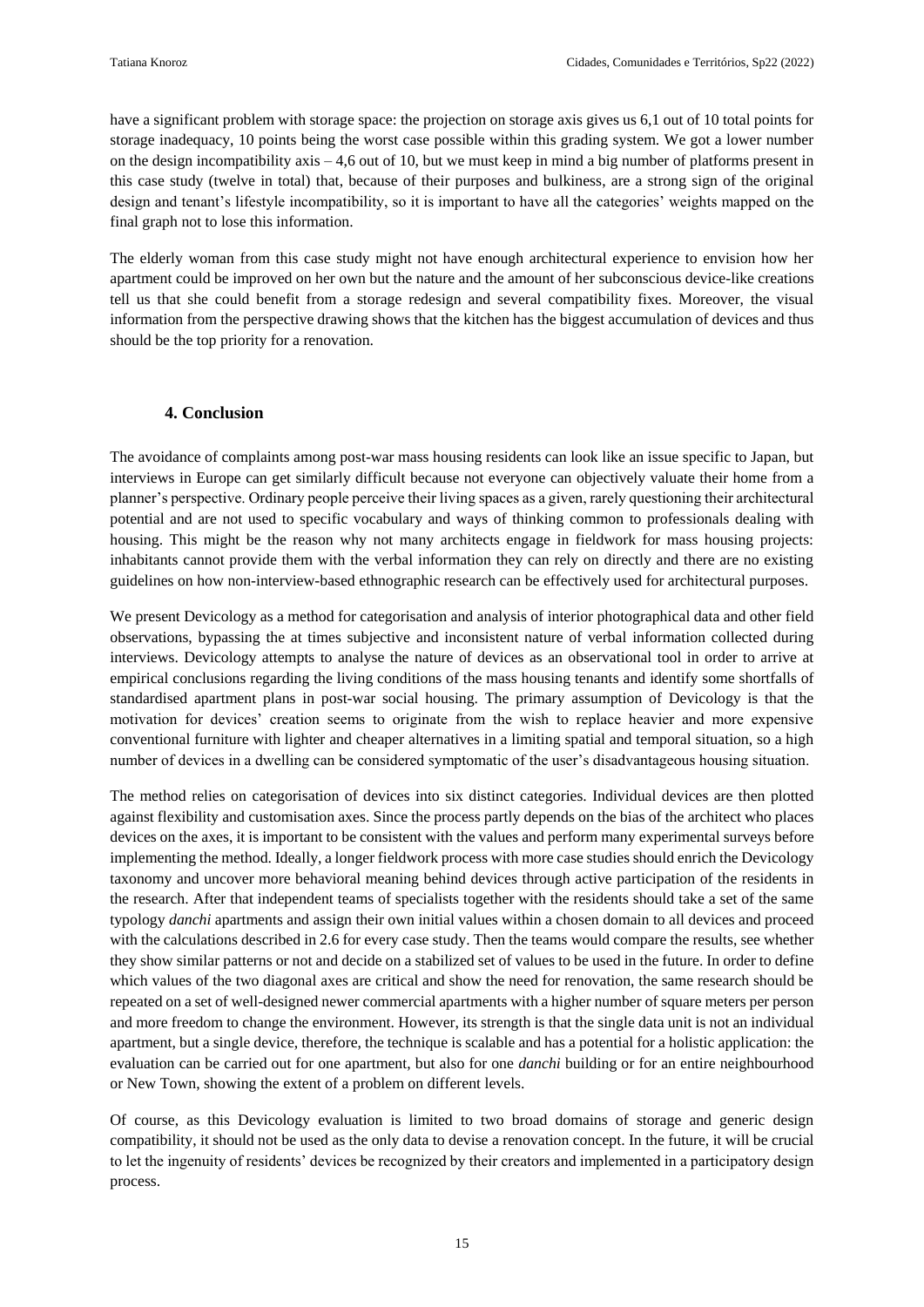#### **References**

Akasegawa, G. Fujimori, T., & Minami, S. (1986). *Rojō kansatsugaku nyūmon*. Tokyo: Chikuma shōbō.

Aterlier Bow-Wow. (2002). *Pet Architecture Guide Book*. World Photo Press.

Bricocoli, M., Postiglione, G., & Sabatinelli, S. (2019). Re.Co.De: Reshaping contemporary dwelling. In D. Wu S. Pedigo et Al. (Eds.), *Affordable Housing* (pp. 156–161). London: Archive Books.

Bricocoli, M., Sabatinelli S., & Postiglione, G. (2020). Il progetto dell'abitare alla prova delle pratiche. In G. Cafiero et Al. (Eds.), *Costruire L'Abitare Contemporaneo* (pp. 254–258). Padova: Il Poligrafo.

Caramellino, G., & De Pieri, F. (2019). The emergence of the micro scale in historical research on modern housing. In A. Kockelkorn & N. Zschocke (Eds.), *Productive Universals Specific Situations* (pp. 295–313). Sternberg Press.

Daniell, T. (2012). Just Looking: The Origins of the Street Observation Society. In T. Fujimori et al., *Terunobu Fujimori: Architect* (pp. 210–221). Ostfildern: Hatje Cantz.

Daniels, I. (2010). *The Japanese House: Material Culture in the Modern Home*. Oxford: Berg.

Hara, T. (2012). *Danchi no kūkan seiji-gaku*. NHK Publishing.

Hirayama, Y. (2007). "Reshaping the housing system: home ownership as a catalyst for social transformation." In Y. Hirayama, & R. Ronald (Eds.), *Housing and Social Transition in Japan* (pp.15–47). New York: Routledge.

Izuhara, M. (2000). *Change and Housing in Post-War Japanese Society: The Experiences of Older Women*. London: Routledge.

Kinoshita, Y., Watanabe M., Iseki K., & Liger, J. (2019). *Danchi*ryoku no katsuyō ni yoru *danchi* saisei hōhō no jissentekina kenkyū. *Jusoken: Journal of the Housing Research Foundation, 45*, 209–218.

Knoroz, T. (2020). The Rise and Fall of *Danchi*, Japan's Largest Social Housing Experiment. *ArchDaily, February 19*, 2020. [https://www.archdaily.com/933829/the-rise-and-fall-of-](https://www.archdaily.com/933829/the-rise-and-fall-of-danchi-japans-largest-social-housing-experiment)*danchi*-japans-largest-social-housing[experiment.](https://www.archdaily.com/933829/the-rise-and-fall-of-danchi-japans-largest-social-housing-experiment)

Kon, W., & Yoshida, K. (1930). *Modernologio (Kogengaku)*. Shun-yodo.

Kaijima, M., Kuroda J. & Tsukamoto, Y. (2001). *Maido in tōkyō (Made in Tokyo)*. Tokyo: Kajimashuppankai.

Moeran, B. (1984). Individual, group and Seishin: Japan's internal cultural debate. *Man, 19*(2), 252–266.

Murakami, S. (2018). *Danchi* Highlight Complexity of Japan's Interculturalism. *The Japan Times*, September 18, 2018. [https://features.japantimes.co.jp/](https://features.japantimes.co.jp/danchi/)*danchi*/.

Nietzel, L. (2016). *The Life We Longed For: Danchi Housing and the Middle Class Dream in Post-war Japan*. Chicago: MerwinAsia.

Nishiyama, U. (1989). *Sumai Kōkongaku: Gendai Nihon Jūtakushi* (2nd edition). Shōkokusha.

Ōshima, T. (2018). Shibaen *danchi* ni sundeimasu kisha ga jūmin to shite mita shizukana bundan to kyōsei. *Asahi Shimbun*, June 1[. https://globe.asahi.com/article/11578981.](https://globe.asahi.com/article/11578981)

Shinozawa, K., & Yoshinaga, K. (2017). *Danch izukai chikei zōseirando sukēpu jū-tō madori kara yomitoku sekkei shikō*. Gakugei shuppansha.